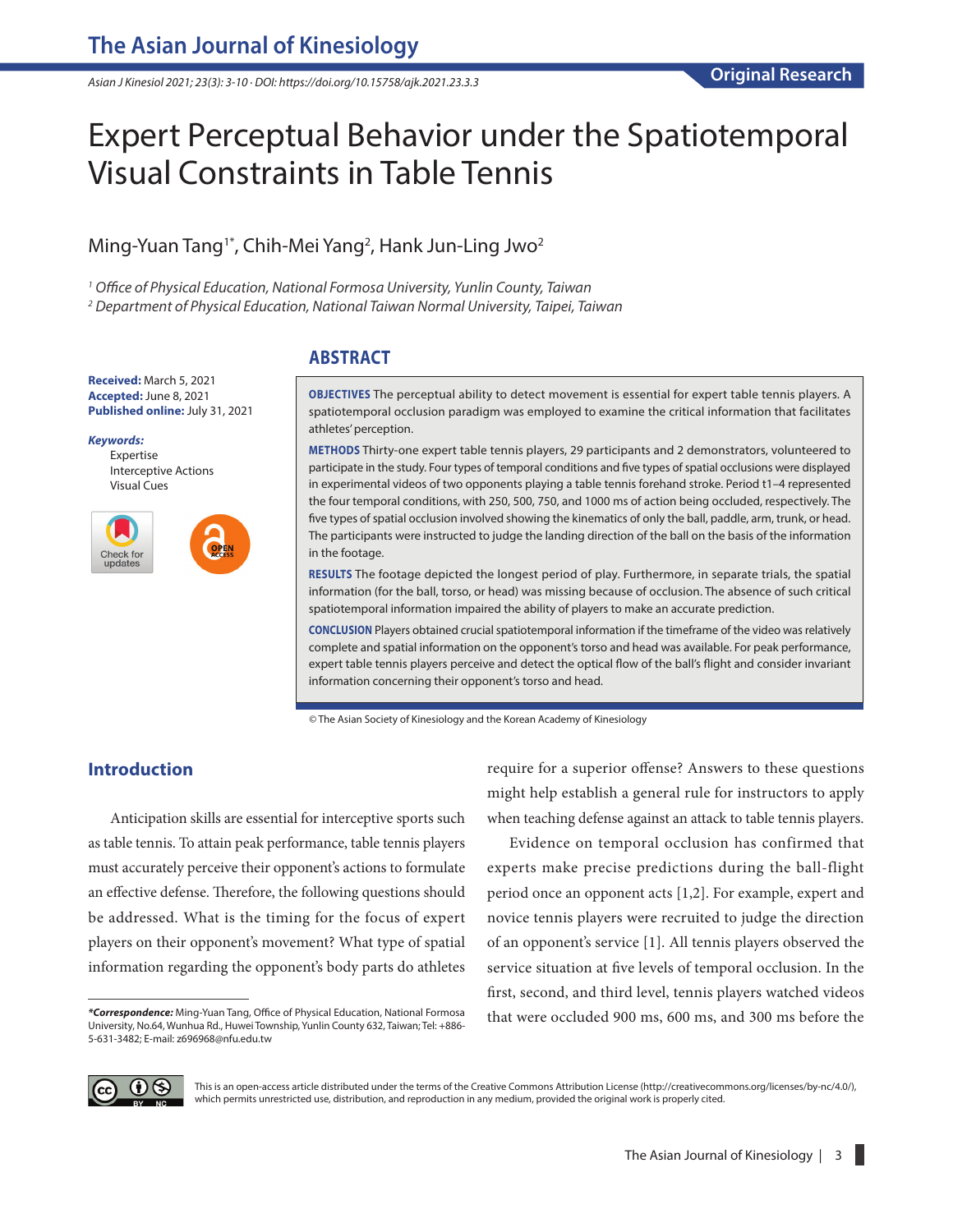racket–ball contact, respectively. In the fourth level, tennis players observed a footage in which the point of racket–ball contact was displayed. In the fifth level, the video showed the server's follow-through motion in addition to the postcontact movement of the ball until it reached the net. The findings revealed that superior prediction accuracy was possible under the coupled response condition during the ball flight. The research suggested that tennis players who judged the ball direction well could adopt a return posture to obtain information from the ball-flight trajectory [1]. Therefore, individuals rely on ball-flight optical flow to perceive dynamic patterns that aid an effective response [3].

Over forty years, numerous studies have adopted spatial and temporal occlusion methods [2,4-6]. In studies using the spatial occlusion method, participants viewed pointlight displays under a range of spatial occlusion conditions and anticipated the direction or depth of badminton strokes [2,7]. The spatial occlusion presented only a single body segment such as racket + ball, arm + ball, upper body + ball, and lower body + ball. Compared with nonexpert players, expert players focused more on lower body information to accurately anticipate their opponent's actions in diverse situations. Another study employed spatial occlusion to block serve actions under the following five conditions: (A) no body segments or objects were occluded, (B) only the ball was occluded, (C) the server's racket and racket-holding arm were occluded, (D) the server's hips and legs were occluded, and (E) the server's entire body and his racket were removed so that only the server's head and the tennis ball remained visible [4]. The results indicated that the players' anticipation skills deteriorated when information from the ball toss and the arm and racket region were occluded. The main principle of the spatial occlusion paradigm is that if a spatial area is essential, its occlusion leads to a decline in performance [8]. A specific and constant relationship exists between individuals and the environment. In particular, patterns of information gathered over time and space are retained as invariants—in that structural properties remain constant with respect to varying conditions [9]. Moreover, individuals apprehend the structurally invariant pieces of information that help them perform efficiently. In a badminton competition, for instance,

when preparing to return the stroke, defenders must detect their opponent's smash, clear, or drop shot. Researchers have examined how badminton experts distinguish stroke patterns from their opponent's actions [10,11]; badminton experts pick up information on their opponent's forearm and racket to differentiate different stroke types. Such invariant spatial details facilitate the prediction of the shuttlecock landing direction. Hence, individuals perceive and detect invariant information to improve their prediction capability.

Studies on attention and the oculomotor system have clarified the role of visual fixation that is consistently linked to information extraction in promoting the anticipation skills of table tennis players [12-14]. Expert table tennis players were instructed to judge the landing direction of the opponent's impending stroke. The findings highlighted that expert table tennis players primarily fixated on crucial spatial information; the opponent's torso, head, and paddle grip; and ball trajectory for judging the landing direction during a forehand stroke or a backhand drive. Moreover, prediction accuracy improved remarkably when the video displayed an extended period. Nevertheless, most studies have separated spatial and temporal occlusion to examine critical information in sports. One study combined temporal and spatial occlusion methodologies to examine skill differences in the anticipation of information [15]. These methodologies clarify the mechanisms used by experts to differentiate the combinative sources of spatiotemporal information.

Table tennis, tennis, and badminton are fast-paced sports that require an appropriate return. In such interceptive actions, the ability to anticipate the opponent's movements helps the expert player deal with challenging spatiotemporal constraints [16]. Therefore, we aimed to employ such spatiotemporal visual constraints to identify expert perceptual behavior. Key spatiotemporal cues help the table tennis player correctly judge the direction in which the ball will land.

### **Methods**

#### **Participants and opponents**

Twenty-nine expert table tennis players, including 17 male players and 12 female players, were recruited from the National Intercollegiate Athletic Games in Taiwan to participate in this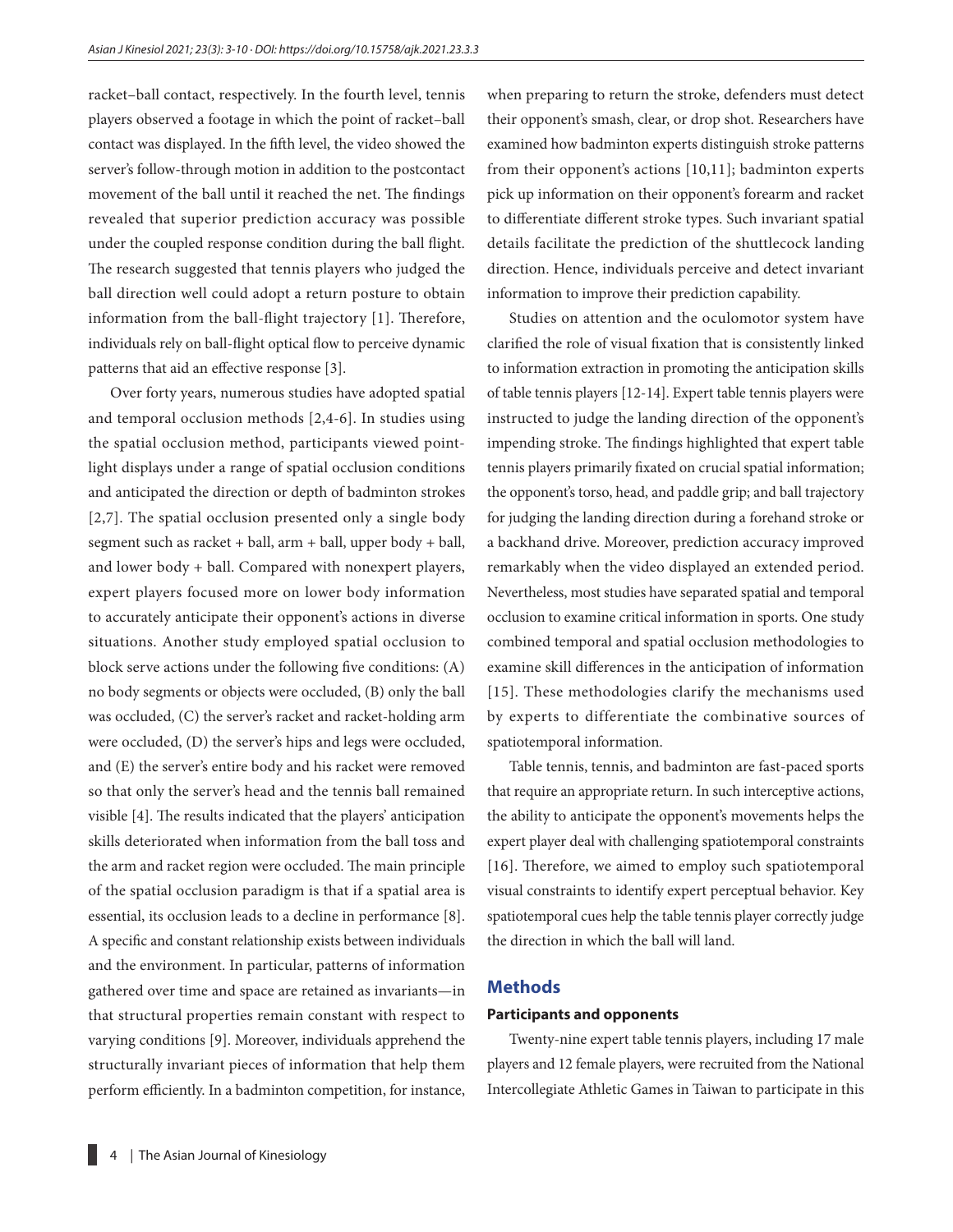experiment. Participants were  $23.31 \pm 2.77$  years old, and all were right-handed. They had played table tennis for an average of  $13.1 \pm 3.03$  years. The participants, ranging from Olympic champions to regional level competitors, were considered expert athletes; those with at least 2 years of experience in a sport can be regarded as experts [17]. All participants signed a consent form to protect their rights. This study was conducted in accordance with the Declaration of Helsinki.

Two table tennis experts served as opponents to stop participants from memorizing a single opponent's movement pattern. Opponent A was 20 years old and had 10 years of table tennis experience. Opponent B was 26 years old and had 16 years of table tennis experience. Both experts played table tennis with a right-handed shake-hand grip. These two male opponents were also experts, according to the aforementioned criterion [17]. No gender-matching was necessary between the participants and the opponents because expert table tennis players should return attacks made by opponents of both genders in mixed doubles competition.

#### **Occlusion-condition sampling**

Regarding the resolution of the video recording, a camera (Coolpix P300, Nikon) was set at 120 Hz and positioned behind the end line of the table tennis table. The forehand stroke of both opponents was recorded for the experimental video. We checked the original film frame-by-frame to confirm paddle–ball contact, and we used Adobe Photoshop and Premiere software (Adobe, State of California, USA) to edit the videos according to the spatiotemporal occlusion conditions.

We edited the film according to four temporal occlusion conditions, which were abbreviated as T1, T2, T3, and T4. The paddle–ball contact was used as the cut-off point. Four sequences of temporal occlusions were presented in the following arithmetic progression: (1) T1 as the occlusion point relative to the paddle–ball contact at −750 ms; (2) T2 as the occlusion point relative to the paddle–ball contact at −500 ms; (3) T3 as the point of paddle–ball contact; and (4) T4 as the occlusion point relative to the paddle–ball contact at +250 ms <Figure 1>.

In addition to temporal occlusion, spatial occlusion was





**Figure 1.** Sample final frames from the displays presented in the experiment. Occlusion occurred at (a) the occlusion point relative to the paddle–ball contact at −750 ms (T1), (b) the occlusion point relative to the paddle–ball contact at −500 ms (T2), (c) the point of paddle–ball contact (T3), or (d) the occlusion point relative to the paddle–ball contact at +250 ms (T4).



**Figure 2.** Spatial occlusion conditions are shown from left to right. The (1) paddle-holding arm (OA), (2) ball (OB), (3) paddle (OP), (4) torso (OT), and (5) head (OH) were spatially occluded.

employed in which only single body segments were presented, in reference to related studies [2, 7]. A total of five spatial locations were occluded: (1) the opponent's paddle-holding arm (OA), (2) only the ball (OB), (3) the opponent's paddle (OP), (4) the opponent's torso (OT), and (5) the opponent's head (OH). <Figure 2> presents the spatial occlusion conditions.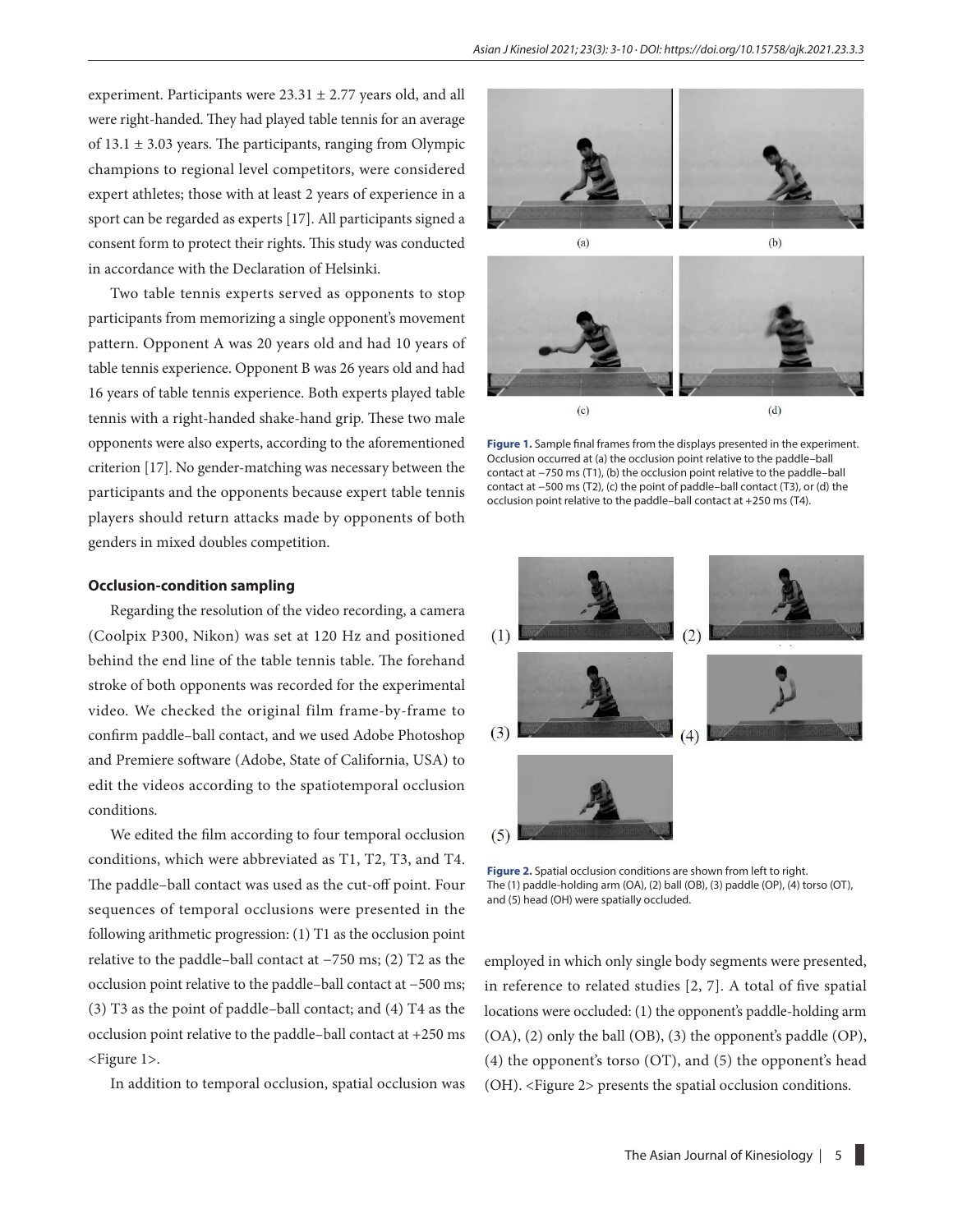Spatial and temporal occlusions were integrated into spatiotemporal occlusions. For instance, the experimental trial randomly displayed T1 plus OA, T2 plus OT, or T4 plus OB, and so on, instead of only the T1, T2, T3, T4 and OA, OB, OP, OT, and OH conditions. Each participant completed two 80 item experimental trials involving 4 (temporal occlusions)  $\times$ 5 (spatial occlusions)  $\times$  2 (right- and left-direction paths)  $\times$  2 (opponents) variables. All videos in the trials were randomly displayed from the receiver's perspective; thus, the participants underwent the 80 randomized trials twice.

#### **Experimental setting and procedure**

A projector (PJD6531w, ViewSonic) was placed approximately 3 m behind the DaMat screen (width: 160 cm and height: 180 cm) to display the video of the opponent performing a forehand stroke. Both opponents were instructed to land the ball in a target area (a quarter circle with a radius of 20 cm) in the corner of the right or left side of the table. To increase the consistency in the task design, participants adopted a preparatory posture 0.3 m away from the end of one half of a table tennis table to judge the ball-landing direction. Moreover, the screen displayed opponents playing a forehand stroke from behind the other half of the table. The experiment was set up to resemble the typical on-court view of players <Figure 3>.



**Figure 3.** Experimental setting

Participants used a shake-hand paddle grip (Baum Carrera SENSO, DONIC) to indicate their prediction action. They performed a forehand or backhand action to indicate their anticipation of the direction in which the ball may land on the table. For instance, if participants judged that the ball may land on the left side of the table, they used a defensive backhand to block the ball; conversely, if they anticipated that the ball may land on the right side of the table, they performed a defensive forehand to block the ball. Participants were given 2 seconds to make the decision for their prediction for each trial. After each trial video, participants were required to make instantaneous decisions as if planning to defend the ball.

Nine practice trials involving four temporal occlusion videos (T1, T2, T3, and T4) and five spatial occlusion videos (OA, OB, OP, OT, and OH) were provided in a pretest to enable participants to become familiar with the experimental procedure. The subsequent 160 experimental trials took approximately 17 minutes to complete. After completing 80 trials, participants rested for 3 minutes to prevent fatigue. The experimental trials were separated by 5 seconds to ensure that the participants had sufficient time to judge each trial. Irrespective of the landing direction (on the right or left side), a digital camera (HDR-SR12, Sony Handycam) was used to record the entirety of the participants' return actions that stemmed from their prediction.

#### **Measurements and statistical analysis.**

Accurate predictions were defined as participants using a forehand stroke to return a ball landing on the right side and a backhand stroke to respond to a ball landing on the left side. The percentage of accurate predictions was calculated as a dependent variable under the spatiotemporal occlusion condition.

The data analysis was conducted in three stages. First, interobserver reliability in the data collection was evaluated through Pearson product-moment correlation for paddle– ball contact. We used the Pearson correlation coefficient was to quantify the degree of interobserver reliability that was obtained from two male expert coaches for judging the timing of paddle–ball contact. The coefficients were significantly similar ( $r = 1.000$ ;  $p < .01$ ). This result indicated that the two coaches had high homogeneity when assessing the cut-off point of paddle–ball contact. Therefore, the experimental video contained consistent visual cues.

Second, an independent-sample *t* test was used to confirm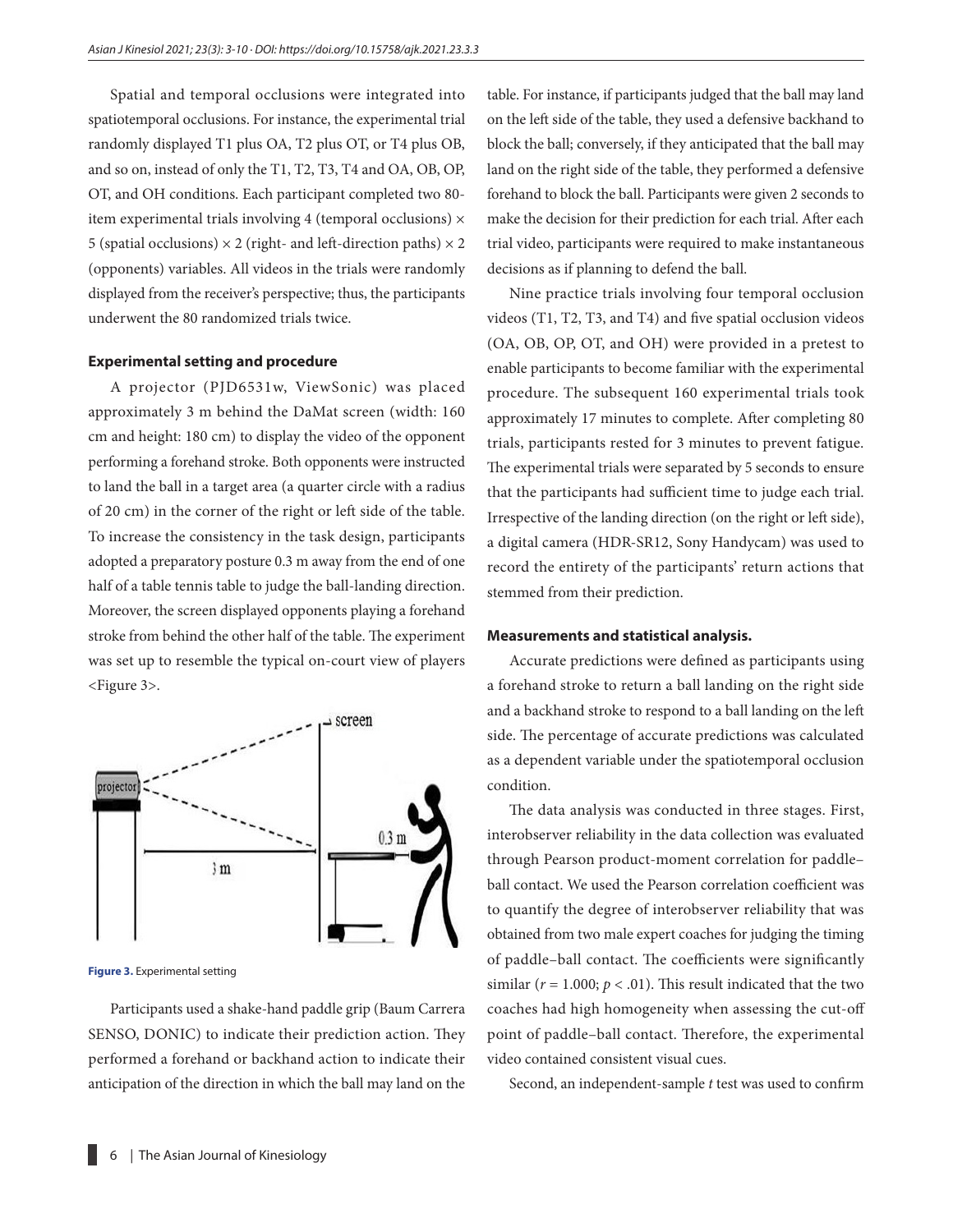that no gender difference existed in perception capabilities at the start of the study. Hence, this *t* test was performed on the full data set. An independent-sample *t* test indicated that the experts' prediction capability did not differ significantly between male and female players in the pretest  $(t(27) = -1.58$ ; *p* > .05). All participants' prediction levels were initially similar and were also not affected by gender differences. Consequently, the direction prediction results were influenced by the manipulation of spatiotemporal occlusion.

Finally, data on the prediction accuracy of all participants were analyzed using a 4 (temporal occlusions)  $\times$  5 (spatial occlusions) factorial two-way repeated measures analysis of variance (ANOVA). Simple main effect tests were conducted on the post hoc analysis findings for the interaction term of significant temporal occlusions × significant spatial occlusions. The alpha level was set at .05. Eta-squared  $(\eta^2)$  and Cohen's d were calculated as indicators of effect size.

#### **Results**

Repeated measures ANOVA demonstrated a significant interaction between temporal occlusion and spatial occlusion  $(F(12, 336) = .32; p < .05, \eta^2 = .16)$ . <Figure 4> illustrates the interaction between the two factors. Simple main effect tests revealed that with the temporal occlusion (T3), in which the opponent's stroke is displayed from the beginning to the paddle–ball contact, the prediction accuracy when the opponent's torso and head (OT and OH) were spatially occluded was significantly poorer than when the opponents' paddle-holding arm, the ball, and the paddle (OA, OB, and OP) were spatially occluded ( $p < .05$ ). Furthermore, with the temporal occlusion (T4), in which the time frame from the beginning to the ball crossing over the net was displayed, the prediction accuracy when the ball (OB:  $79.31 \pm 14.67$ ) and the opponent's torso (OT:  $90 \pm 13.63$ ) were spatially occluded was significantly lower than when the opponent's paddle-holding arm, paddle, and head (OA, OP, and OH) were spatially occluded ( $p < .05$ ). For all of the spatial occlusion situations, the experts' prediction in the T4 condition was significantly more accurate than in the other temporal occlusion conditions (T1, T2, and T3; *p* < .05).



**Figure 4.** Prediction accuracy for different spatiotemporal occlusions



**Figure 5.** Main effect of (a) temporal occlusion and (b) spatial occlusion on the accuracy of table tennis experts' prediction of stroke direction.

The ANOVA results revealed significant main effects for temporal occlusion  $(F(3, 84) = 97.86; p < .05; n^2 = .78)$ and spatial occlusion  $(F(4, 112) = 3.46; p < .05; \eta^2 = .11)$ . For temporal occlusion, a paired comparison revealed that the experts' predictions at T3 (72.07%  $\pm$  6.18%) were more accurate than that at T1 and T2 (60.00%  $\pm$  4.96% and 62.67% ± 1.82%). When the video displayed the time frame from the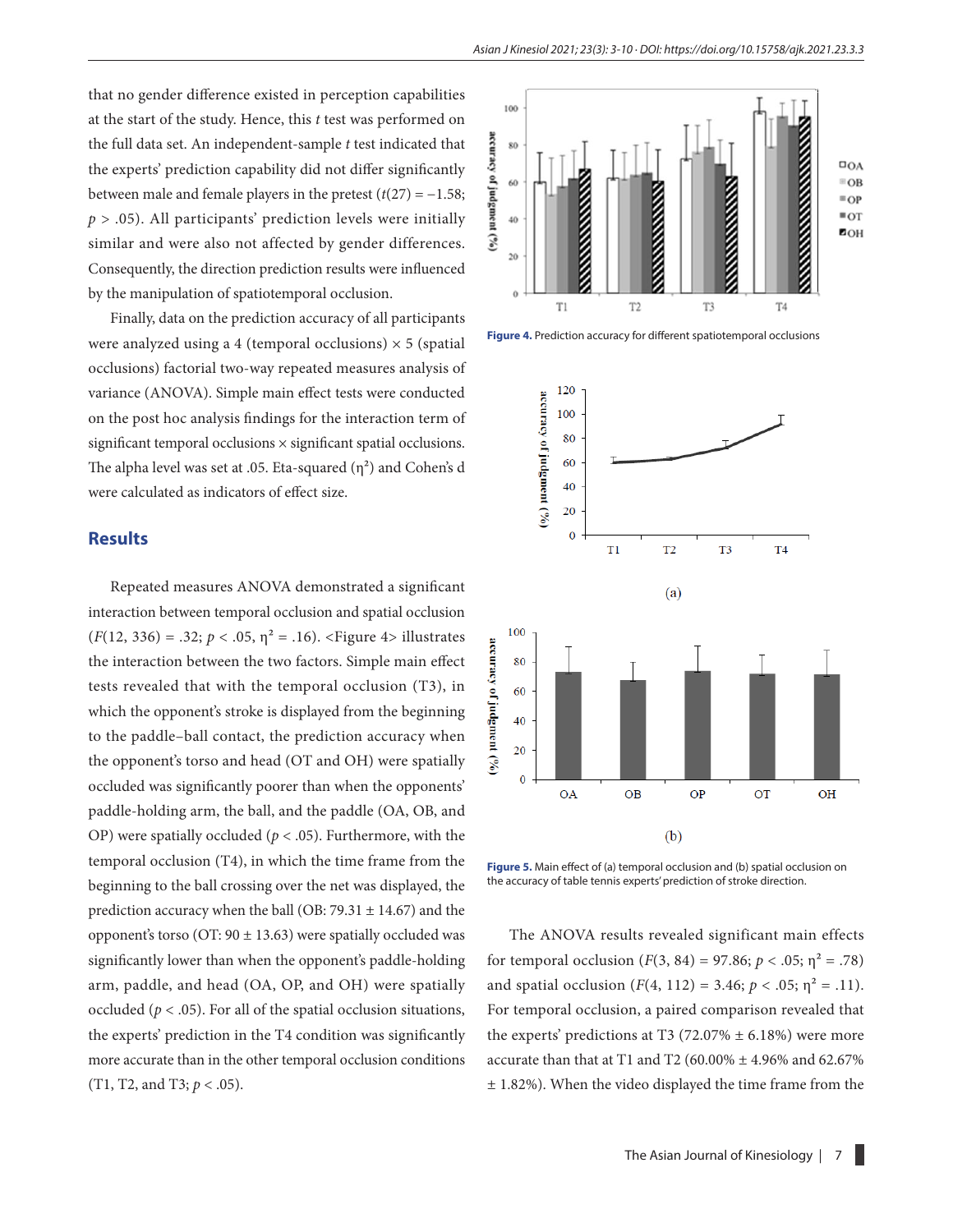beginning of the stroke to paddle–ball contact, the experts' predictions were more precise than when the video showed the time frame from the beginning to the slight backswing or complete backswing. Furthermore, the accuracy at T4  $(91.72\% \pm 7.44\%)$  was higher than that at T1, T2, or T3. Therefore, when the video provided full information from the beginning to when the ball crossed over the net, the experts detected sufficient information to correctly judge the landing direction. In terms of spatial occlusion, compared with the OB condition (67.78%  $\pm$  12.16%), the experts' predictions were more accurate in the OA, OP, and OT conditions (73.06%  $\pm$ 17.4%, 74.03% ± 16.95%, and 71.88% ± 12.83%, respectively). <Figure 5> demonstrates the main effect. Information on the ball-flight trajectory was the critical spatial information affecting the experts' perception and actions.

#### **Discussion**

The authors aimed to experimentally manipulate spatiotemporal constraints to identify the spatiotemporal cues that help experts anticipate the landing direction of the ball. The main findings of this study were that expert perceptual behavior was weakened under the spatiotemporal constraint of the opponent's torso, the opponent's head, and the ball being occluded, as revealed through video and that lasted from the beginning to when the ball contact crossed over the net and contacted with the player's paddle. Thus, expert table tennis players could concentrate on the center of their opponent's body and the ball at a late stage of the opponents' movement to help them anticipate better.

When the video duration was short (T1 and T2), expert table tennis players failed to make accurate predictions. However, they made more precise predictions when the footage showed the opponents' movement from the beginning of the stroke to the paddle–ball contact (T3) and from the beginning to when the ball crossed over the net (T4). In studies on badminton and tennis, players were requested to predict the depth and direction of an opponent's stroke and service [1,2]. All participants watched temporally occluded videos, and they made a lower percentage of prediction errors when the film had a shorter occlusion duration. In dynamic sports situations, expert and novice table tennis players observe the backhand drive and forehand topspin technique to predict the final landing position of a ball. Related results have indicated that the rate and fixation of microsaccades were significantly improved during the postbounce period and for long durations [12,13]. Moreover, in team sports situations, senior futsal players adopted suitable behavior to cope with the task when the observational time increased [18]. In our research, the footage had temporal occlusions with fewer constraints, which provided more optical flow information. Expert table tennis players could obtain critical visual cues to accurately judge the ball-landing direction. Therefore, temporal information concerning an opponent's movement patterns and the ball-flight trajectory can augment a player's prediction capability.

Our investigation highlighted that errors in prediction arose as the ball was occluded. This finding is similar to those of previous studies [4,15] in which tennis players judged the landing direction of their opponent's serve. In the aforementioned studies, the relevant videos randomly displayed occlusion of the ball, the server's arm and racket, the server's lower body, or the server's whole body. Their results indicated that the players failed to accurately judge the landing direction if the ball was occluded. During a competition, the environment contains ample information, including information on the opponent, coach, and teammates. Excellent table tennis players must direct their attention to the right information to improve performance or prediction. Scholars who have adopted an ecological approach to psychology have emphasized invariants or structural properties that remain constant under changing conditions [9]. Thus, in past and present studies, the opponent's movement patterns continuously change over the timeline. Observers' attention was most likely attracted through the microsaccades directed toward the racket and ball trajectory [13,14]. Furthermore, if the invariant ball information was occluded, expert table tennis players could not detect critical information to accurately judge the landing direction. Therefore, the ballflight trajectory is the invariant information required by expert table tennis players to judge ball-landing paths.

When interpreted separately, the temporal or spatial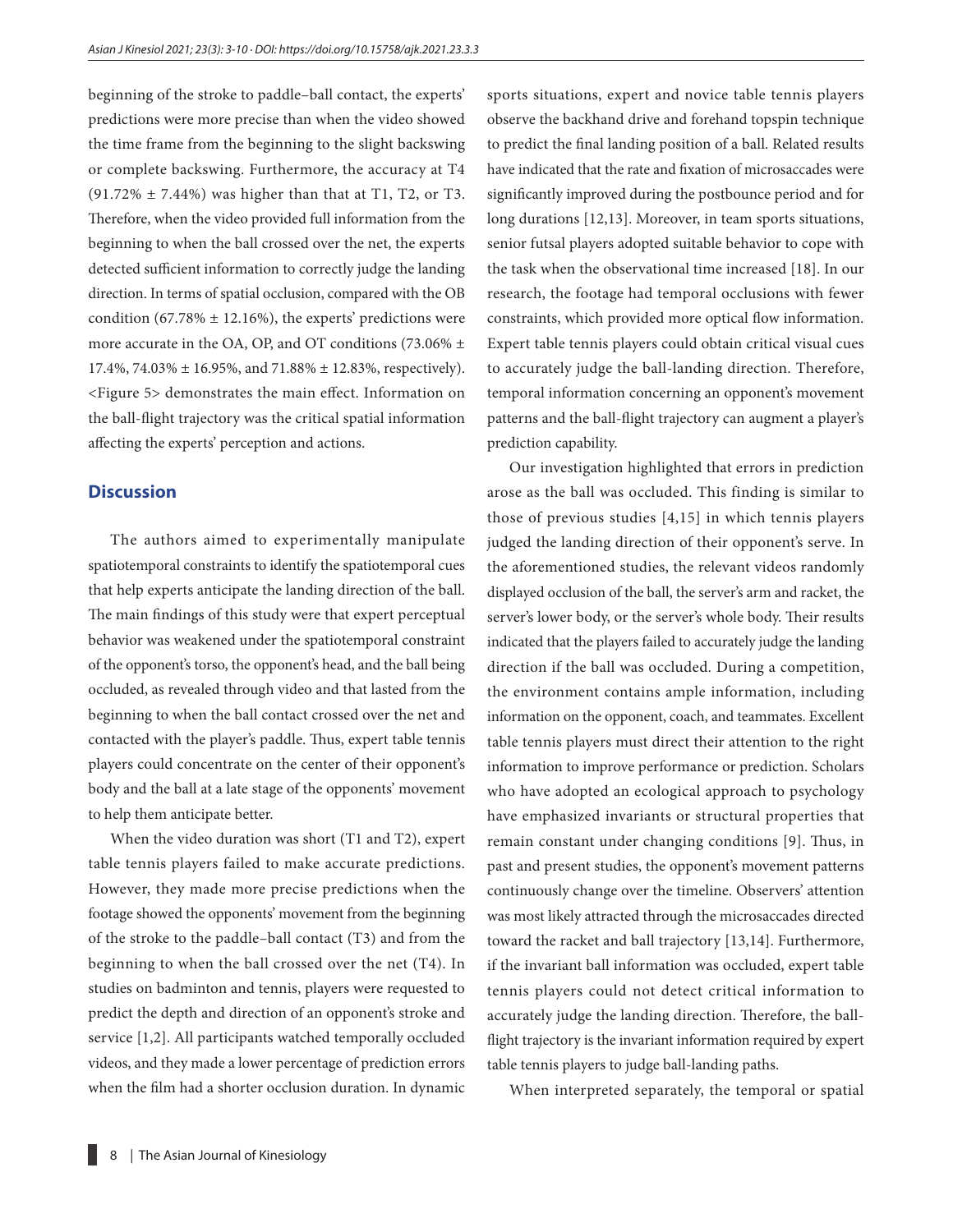occlusion main effects in this study indicate the information detected by expert table tennis players to correctly judge the landing direction. However, in real-life situations, table tennis players must detect temporal and spatial information simultaneously. Therefore, both factors were combined to create a spatiotemporal occlusion to explore the crucial spatiotemporal information necessary for experts to judge the landing direction. According to our research findings, when expert table tennis players watched the video footage from the beginning of the stroke to paddle–ball contact, the opponent's torso and head constituted the key spatial information for judging the landing direction. Moreover, expert table tennis players could not perceive the chief spatiotemporal information to advantageously judge the landing direction when they watched the footage from the beginning of the stroke to when the ball crossed over the net in which the opponent's torso and the ball were occluded. These results lead to a conclusion similar to those of previous studies [14,19], which employed eye trackers to examine participants' points of focus. These studies reported that table tennis and tennis experts spent more time observing the center of their opponent's body before returning the ball. Athletes perhaps fixed their focus on these central areas for improved attention on chiefly those areas and less on the surrounding regions [14]. Expert table tennis players interacted with the video stimulus—if the spatial information on the ball and torso were occluded during the complete temporal period, they could not detect structural invariant information to improve the precision of their prediction. Consequently, expert table tennis players had to direct their attention to the film displaying the opponent's movement pattern from the beginning of the stroke to the ball flight; in the meantime, they detected spatial information concerning the ball and opponent's torso and head to execute an appropriate action.

## **Conclusions**

Because the video displayed only part of the opponent's movement patterns and the ball-flight trajectory was occluded, expert table tennis players judged the ball landing direction inaccurately. Moreover, players paid attention to detecting the movement patterns of the opponent's torso and head to determine suitable action.

The optical flow and invariant spatial features facilitate the pivotal step of verifying the information that must be perceived to become adept at a specific task. This evidencebased study demonstrates that at the training level, knowing the fundamentality of perceptual properties in this sport and the particular cues detected by top players can benefit the design of instruction and perceptual training.

#### **Conflicts of Interest**

The authors declare no conflicts of interest. The founding sponsors had no role in the design of the study; the collection, analyses, or interpretation of data; the writing of the manuscript; and the decision to publish the results.

#### **References**

- 1. Farrow D, Abernethy B. Do expertise and the degree of perception—action coupling affect natural anticipatory performance? Perception. 2003; 32(9):1127-39.
- 2. Abernethy B, Zawi K, Jackson RC. Expertise and attunement to kinematic constraints. Perception. 2008; 37(6):931- 48.
- 3. Williams AM, Davids K, Williams JGP. Visual perception and action in sport: Taylor & Francis; 1999.
- 4. Jackson RC, Mogan P. Advance visual information, awareness, and anticipation skill. J Mot Behav. 2007; 39(5):341-51.
- 5. Williams AM, Huys R, Cañal-Bruland R, Hagemann N. The dynamical information underpinning anticipation skill. Hum Mov Sci. 2009; 28(3):362-70.
- 6. Mann DL, Abernethy B, Farrow D. Action specificity increases anticipatory performance and the expert advantage in natural interceptive tasks. Acta Psychol. 2010; 135(1):17-23.
- 7. Abernethy B, Zawi K. Pickup of essential kinematics underpins expert perception of movement patterns. J Mot Behav. 2007; 39(5):353-67.
- 8. Hagemann N, Strauss B, Cañal-Bruland R. Training